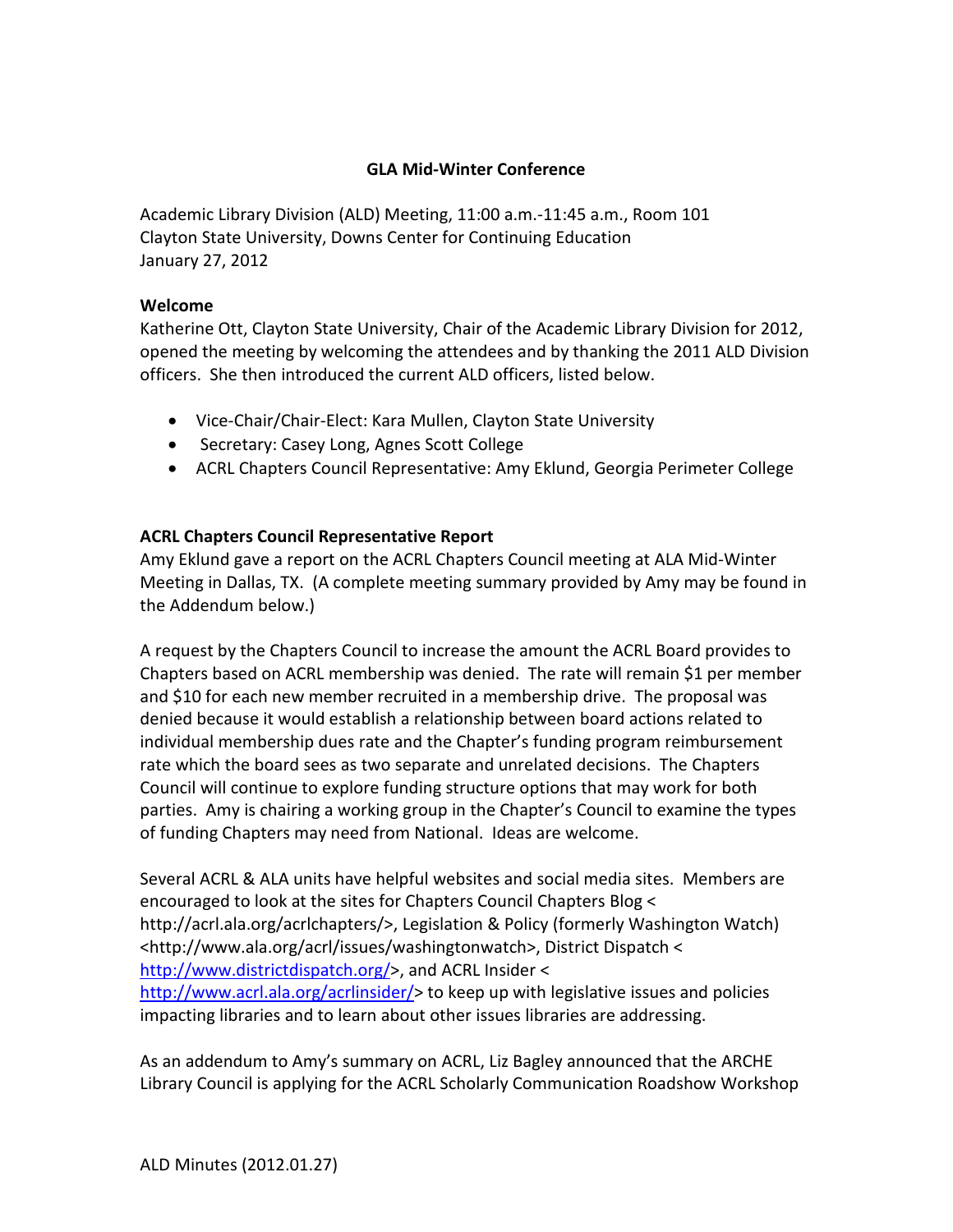on behalf of ARCHE libraries in Atlanta. If accepted there may be room for 100 people to attend the workshop. Only 5 groups around the country will be chosen.

## **Call for Ad Hoc Nominating Committee Chair**

Kat asked for a volunteer to chair an ad hoc nominating committee responsible for gathering the nominations for division officers next year. Rebecca Rose from Georgia Perimeter College volunteered. Rebecca will coordinate taking names and obtaining a short bio from each individual and submit these to the Division executive committee by June or July. Three positions need to be filled for the 2013 term: ACRL Representative, Vice-Chair, and Secretary.

# **Call for Academic Papers Committee Vice-Chair**

Eva Lautemann will continue to chair the Academic Papers Committee, but the Division is creating a Vice-Chair position to work with Eva and lead efforts through an ad hoc committee to create a rubric that will be used to describe the expectations of the papers, such as length and the types of papers that are acceptable. Interested individuals should contact Eva at Eva.Lautemann@gpc.edu to be on the committee and to serve as the Vice-Chair.

# **GaCOMO 2012 Presentation Topics Brainstorming**

Kat asked Division members to suggest programming ideas they would like to see at GaCOMO 2012. She asked members to think regionally since the conference will be hosted with SELA, the Southeastern Library Association. Listed below are ideas that emerged:

# *Information Literary Credit-based Courses*

Areas of focus could include: how to start a class; how to assess; and how to get more librarians to teach it. Given the interest and complexities of this topic Kat indicated the possibility of hosting both a pre-conference and a panel session. Pre-conference would be more focused on how to create a class, useful handouts etc. A panel could discuss how to address potential problems. Schools mentioned as possible presenters included: University of West Georgia, Columbus State University, Shorter College, and Georgia Gwinnett College (GGC does not have a course but is looking into creating one).

#### *General Session on Technical Colleges with a Multi-State Perspective*

This could be technical or community colleges and would highlight their issues and experiences. How they do things differently based on their size and the programs they offer.

# *Patron Driven Acquisitions Across the Region*

This would include e-purchasing. There are a few USG libraries (Georgia State, University of Georgia and Armstrong) that are doing patron driven acquisitions but it would be nice to hear more from schools throughout the region, including a discussion of what vendors they use.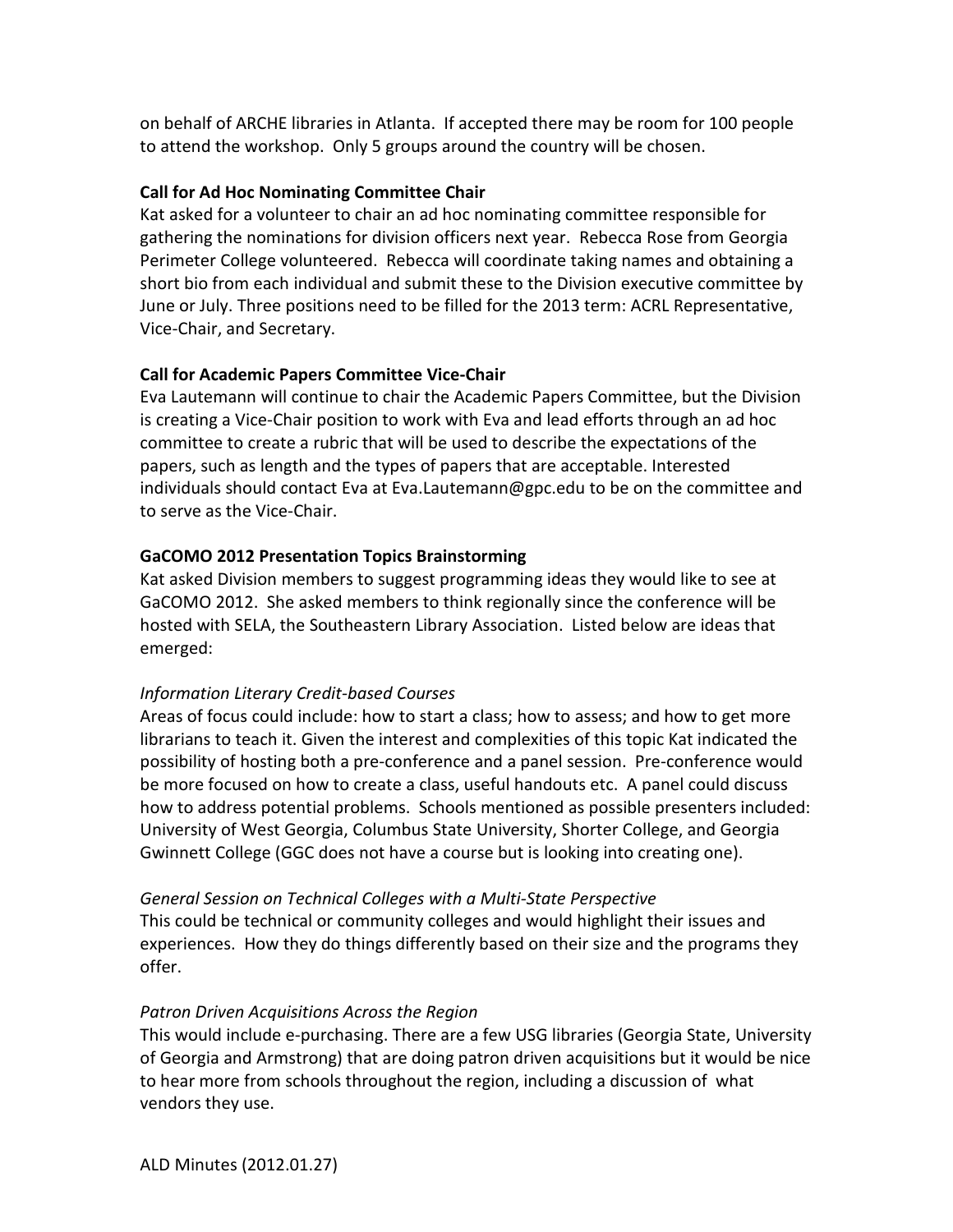#### *Assessment*

How libraries assess their services. What measures and statistics to use. How libraries are using assessment to show they support or are improving Board of Regents Retention Progression Graduation (RPG) rates. Members also expressed interest in assessment of library instruction, especially first year students. It was recommended to approach librarians in Tennessee about this program since they have worked with RPG funding requirements since the 1970s.

#### *E-Books*

How to help patrons with questions regarding ebook readers, ebook services, etc. Understanding the various components of ebook services such as download and check out procedures and restrictions. This could be a cross interest topic for public and academic libraries.

#### *Library Marketing & Performing Arts*

Using performing arts programming in the library to market services or attract patrons.

*Open Forum Roundtable to Share Ideas* - (several people tried to define this using words like open forum, unconference, roundtable or birds of a feather gathering.) An exchange of ideas. Not a panel. Focused on questions like: How libraries are supporting online and distance learning; how libraries are treating community borrowers and how they are allowed to use the computers; how libraries provide fair wages for clerical staff; Where libraries with Discovery service.

#### *QR codes and Smart Phones in the Library.*

QR codes are the barcodes you can scan with your phone. It was initially suggested as a topic on its own, but others wanted to hear more about smart phones.

*Effective Ways for Getting Patron Input and Actually Incorporating Those Ideas* How can we actually tell what students are using and what they are doing in the library. Using web analytics to get real data. ALA recently did a session. Tricks like using swag, food, etc to entice people to participate would also be helpful in the discussion.

#### *Return on Investment*

Megan Oakleaf from Syracuse who speaks on Return on Investment (ROI) was recommended as a speaker for the luncheon or other formal setting.

#### **Other Conference Planning Issues**

During the program brainstorming session Liz Bagley provided useful information about changes to the planning process. These are listed below.

*Clarification about Pre-Conferences*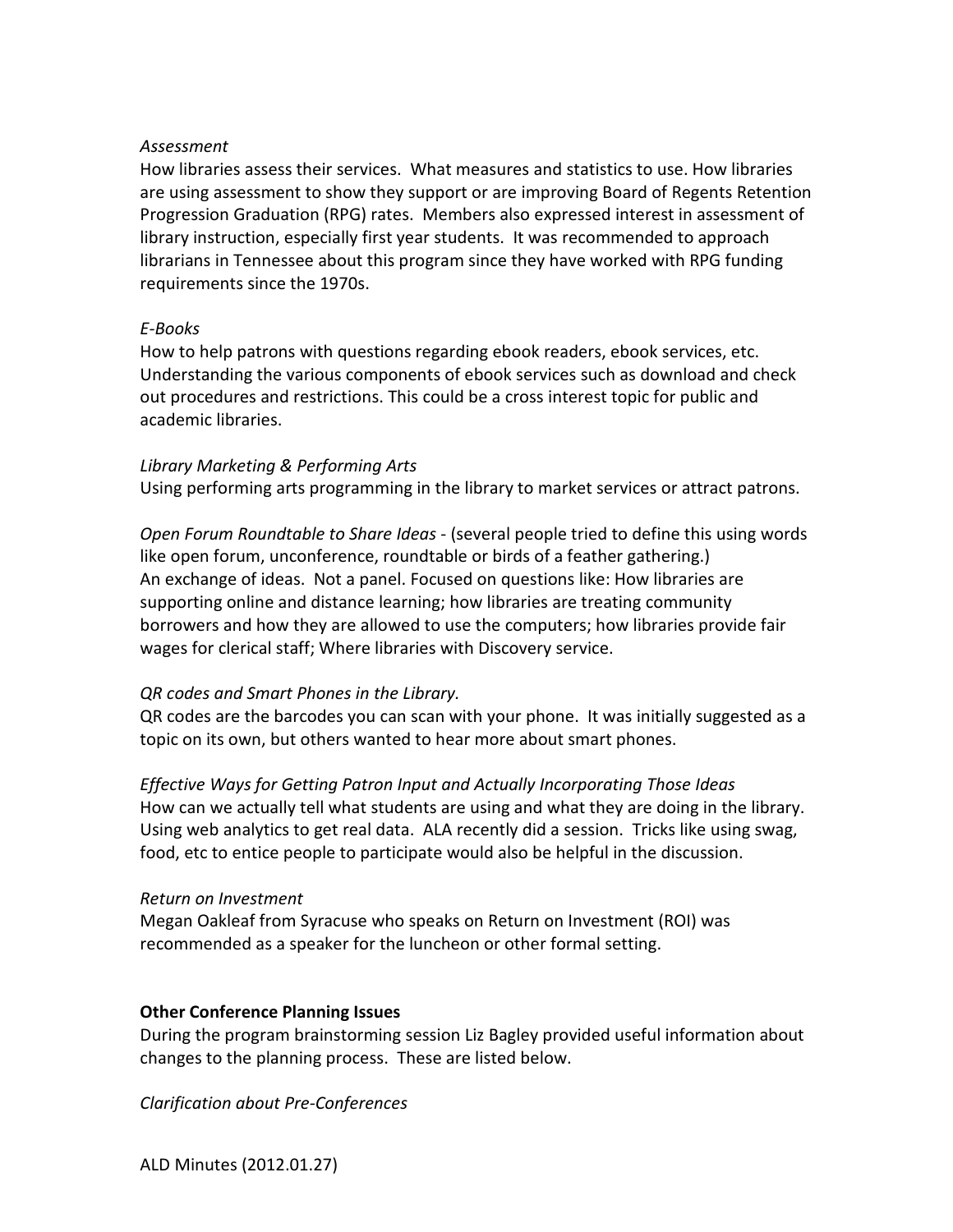The development of pre-conference sessions should not be a problem. There should be space for all pre-conferences sessions, but the details are still being worked out. The real issue is if people need access to a lot of computers for the session, then other locations may need to be identified beyond the Macon Marriott.

#### *Program Scheduling*

Liz indicated they are working to sort out the scheduling issues that occurred last year. Representatives from different types of libraries will be working together to ensure the sessions are evenly balanced. They also have made and additions to the proposal request form that will let the speakers identify the types of audience that may be interested.

#### *Author's Reception*

Liz anticipates wine and cheese will be served at the Author Reception.

#### **ALD Luncheon Planning for GaCOMO**

Kat announced that ALD will co-host the luncheon with the Public Libraries Division. Chris Warren, the Public Libraries Division Chair and Kara Mullen will work on getting a speaker. Someone recommended that they look into the ACRL speaker series that can provide funding for ACRL chapters that want to have an ACRL speaker come to their event. This may not work for the joint luncheon, but is another option for a speaker.

#### **Final Remarks**

Kat reminded members that the Division website will have the officer contact information. She also encouraged members to submit an academic paper. Anyone can submit a paper and compete for a monetary award. She also indicated that it would be considered for publication in GLQ if the winning author submits the paper to the GLQ.

#### **Meeting adjourned at 11:43a.m.**

#### **Respectfully submitted by Casey Long, ALD Secretary**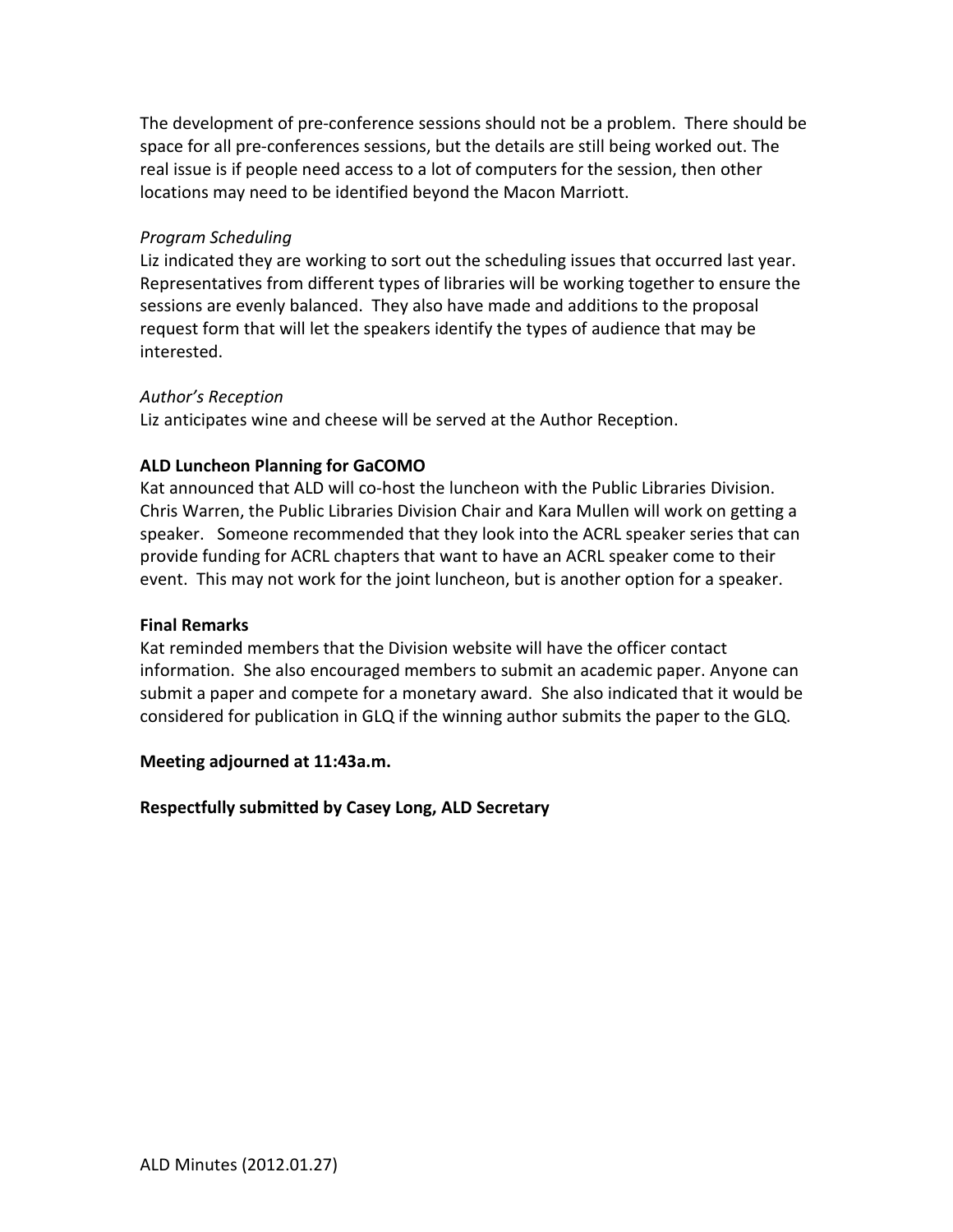#### **Addendum**

# **Report on ACRL Chapters Council Meetings at ALA Midwinter Jan. 22, 2012, Dallas, TX**

*Note: this report contains highlights deemed applicable to all GLA ALD members, and is not a comprehensive report: the minutes of the 2 meetings of Chapters Council at Midwinter will be available on the [ACRL Chapters Council website](http://www.ala.org/acrl/aboutacrl/directoryofleadership/chapters/minutes) soon.*

#### **ACRL Board Denies Request for Increased Funding to Chapters**

A proposal for an increase in the funding that individual chapters receive was submitted by Rickey Best (Ch. Council Chair) to ACRL Board after ALA Annual, 2011. The proposal stated that chapters should receive increased funding per member of ACRL to coincide with ACRL national's policy to make dues increases based on the HEPI (Higher Education Price Index). This would allow chapters to get more than the current \$1.00 per ACRL member/\$10 per new member raised through a membership drive. The ACRL Board denied the request for additional funding, with Mary Ellen Davis, ACRL Executive Director, giving this statement regarding the decision:

"The Executive Committee determined that it was in the best interest of the association to maintain a distinction between decisions related to revenue and expenditures. In particular, it decided not to approve this request as the proposal would establish a relationship between Board actions related to individual membership dues rates and the Chapters funding program reimbursement rate. The Executive Committee viewed these as two separate and unrelated decisions and did not desire to establish a policy relating them." (Taken from [ACRL Chapters Council blog post](http://acrl.ala.org/acrlchapters/?p=77) by Rickey Best, Nov. 18, 2011)

Davis was present at the Chapters Council meeting to clarify the decision (since this is at least the 3<sup>rd</sup> time that Chapters Council's request for increased funding has been denied), and in discussion with the group it was determined that Chapters' Council needs to rethink how funds are used and distributed. A per member reimbursement structure is perhaps not the most effective or efficient way to maintain support to chapters, especially since not all funds allocated by ACRL to Chapters are being used and ACRL's overall budget is suffering in the current economy. In the afternoon working group, the Chapters Council decided to design a survey to collect data regarding the needs of chapters, what types of support they desire from ACRL national, and to explore the current relationship between ACRL national and local chapters with an eye toward improvement. I will be chairing this survey working group, so I'll report more on this soon and I'd appreciate any feedback on this topic or ideas for any potential research questions.

#### **Chapters Council Communications Working Group Update**

It is now easier than ever to communicate with other ACRL chapters and with the Chapters Council, due to the launch of the [Chapters Council blog](http://acrl.ala.org/acrlchapters/) and [Facebook page.](http://www.facebook.com/ACRLChaptersCouncil) Please "Like" the Facebook page and subscribe to the blog to keep updated on ACRL Chapters news. Planned content for the blog includes updates from Chapters Council officers, local chapters, ACRL national officers, and ALA Washington office staff on issues